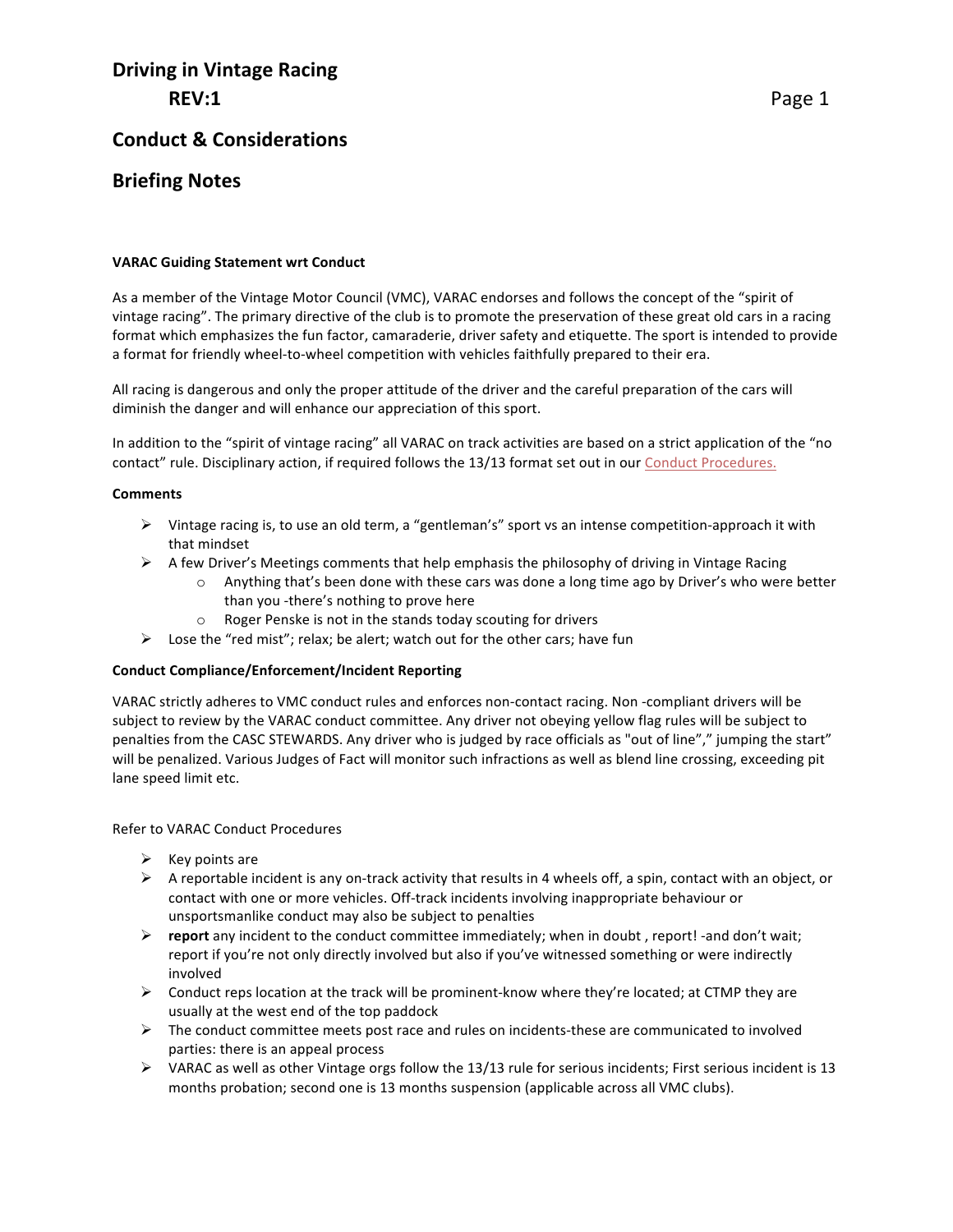# **Driving in Vintage Racing REV:1**

## **Conduct & Considerations**

### **Briefing Notes**

 $\triangleright$  Note, 13/13 is a rule, but almost more importantly, it represents the "code" of vintage racing ie no contact; respect...

#### **Other Considerations**

#### **Passing**

This is the manoeuvre that is most "at risk". Points to consider are:

- $\triangleright$  The responsibility for a clean pass rests with both drivers. Primary responsibility is with the overtaking car. Corner stations will advise slower cars with a blue/yellow flag (passing flag.) Watch your mirrors. If practical, the overtaken driver should clearly indicate to the overtaking driver on which side the pass should be made while maintaining a predictable racing line.
- $\triangleright$  From VRG
	- $\circ$  It is the responsibility of the overtaking car to make a safe pass. When you are the faster car, the car being passed has the right of way. Even when the blue flag (blue w/ yellow diagonal) has been shown to the slower car, the slower car is not required to yield the desired line through a turn. If you have actually established a lead, that is, the front of your car is clearly ahead of the car you are passing, at or before the turn in point, you have the right to share the corner with the car being passed. The car being passed needs to yield the apex, but you still don't have the right to push the car being passed off the road. You have not completed the pass until the rear of your car is in front of the car being passed. Only then, have you fulfilled the responsibility for a safe clean pass.

#### $\triangleright$  Key Points

- $\circ$  Passing is high risk
- $\circ$  You need to have "clear position" as an overtaking car on the car being passed to inherit the linewhile in other more competitive racing this means a while aside the car being passed, in Vintage racing you need to have more than that-you need to be ahead
- $\circ$  Be conservative- wait for a safe place
- $\circ$  Don't "dive bomb" a slower car ie run down the inside after corner entry

#### **The Vintage Grid**

The grid could have a high mix of cars that present a challenge and require safe management by competitors. Considerations here are:

- $\triangleright$  Speed differential
	- $\circ$  It's not unusual to have older, highly original cars mixed with newer, more modified cars. Speed differential can be 30% +; so, lot's of passing during lapping with high closing speed; Blue flags don't always pick this up and the slower cars may be racing and/or are not fully aware of the fast car approaching very quickly-be aware of this and be prepared to manage it
- $\triangleright$  Momentum Cars vs "point & shoot" cars